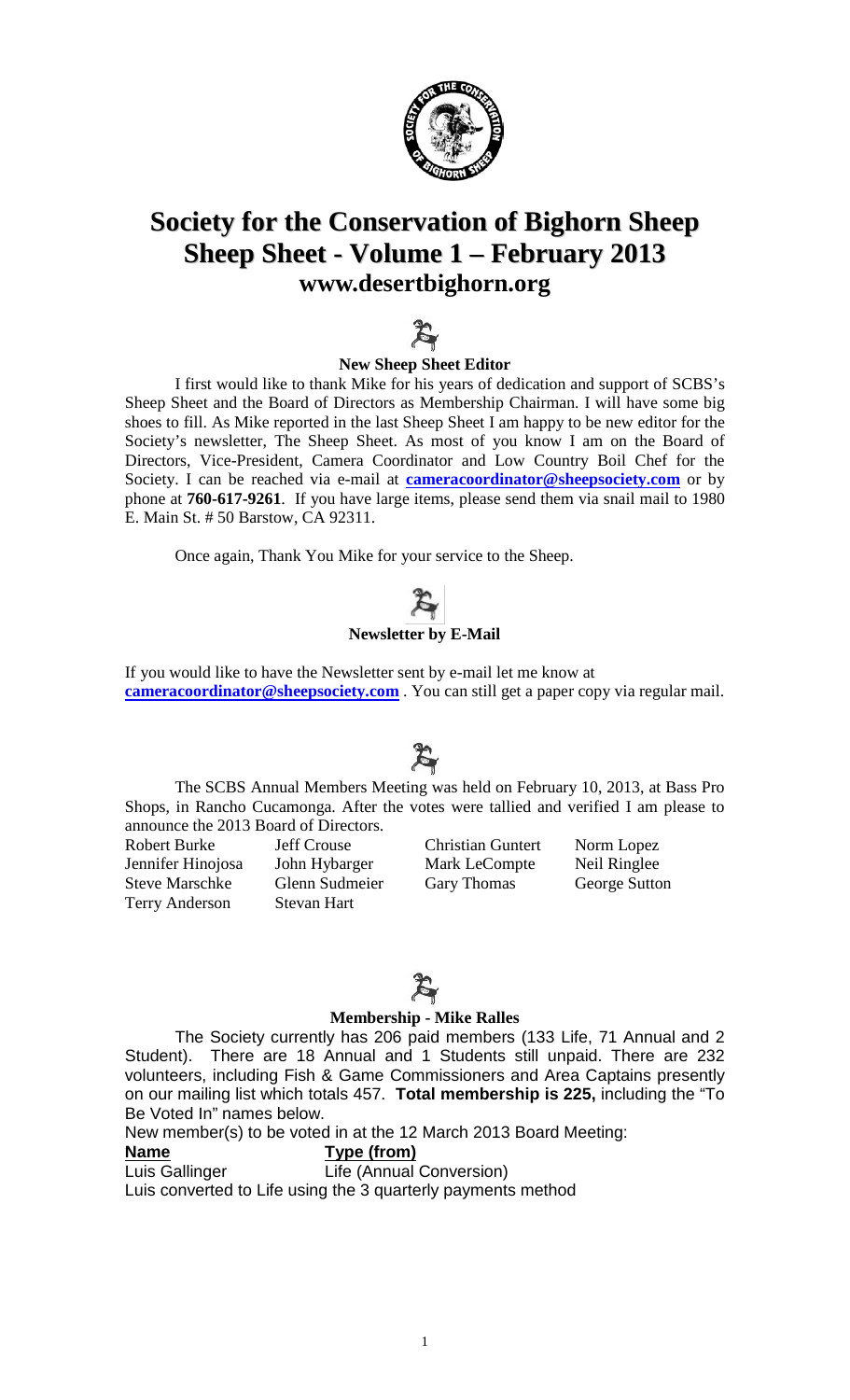

#### **"Big Red" Bob Burke**

Yes its true the Sheep Society now owns a 2011 F-350 XL 4X4 for use during our water hauling season, installation projects. A BIG thank you to Director Terry Anderson, for securing funding, (a generous donation of \$26,000.00) and finding this great truck. The new truck is still under warranty with all the bells and Whistles, like A/C that works, am/fm stereo, CD player, cruise control and comfortable seats.





#### **Just a note from the Spring Captain**

Well I'm into my second full Year of being the Spring Coordinator for SCBS. Really enjoying myself. The program has reached about sixty Percent of the springs used by Bighorn Sheep in the Southern California Deserts. I don't want to ask members of SCBS to become Spring Captain Volunteers. But if you're interested in a good hunting spot, Mineral Collection, Gold Panning, and Challenging Four Wheeled drive Journeys into Wilderness areas. (SCBS and the California Fish and game are the only Agencies who can get BLM Permission to drive into Wilderness areas on old roads to do Sheep work.) I have lots of Springs with those Opportunity's that go along with the Spring work. Of course I don't want to keep you from what you're already doing for SCBS. If you know of someone who might be interested in having their own Private herd of Bighorn Sheep please have them E Mail me or call me. The Lutz BGG in the Iron Mountains was destroyed by this last summer's Massive Monsoon Storms. John Voght Came along with me to check it out. Steinmetz Folly Spring was full and running nicely and the two natural Tanks were about one fifth full. Plenty of water for the nice little herd of sheep there. We were given about a five minute Performance by an Alpha Bighorn Male! Quite a Show. I finally reached No Name Spring in the Granite Mountains in the Palan Mc Coy Range. A Thirteen mile hike. I had two new Volunteers Sam and Samuel Clemmons it was Fairly full of sand. We cleaned it out and it rapidly filled with water. We had Deer and Quail waiting in line to drink. When we got back to our Vehicles I wondered how they felt after a very long tuff day? They asked me if they could help with more springs! Quite encouraging. Sixty percent of Sheep water comes from Natural Tanks and Springs. Bill Tuck 760 8685837 [wltuck44@hotmail.com](mailto:wltuck44@hotmail.com)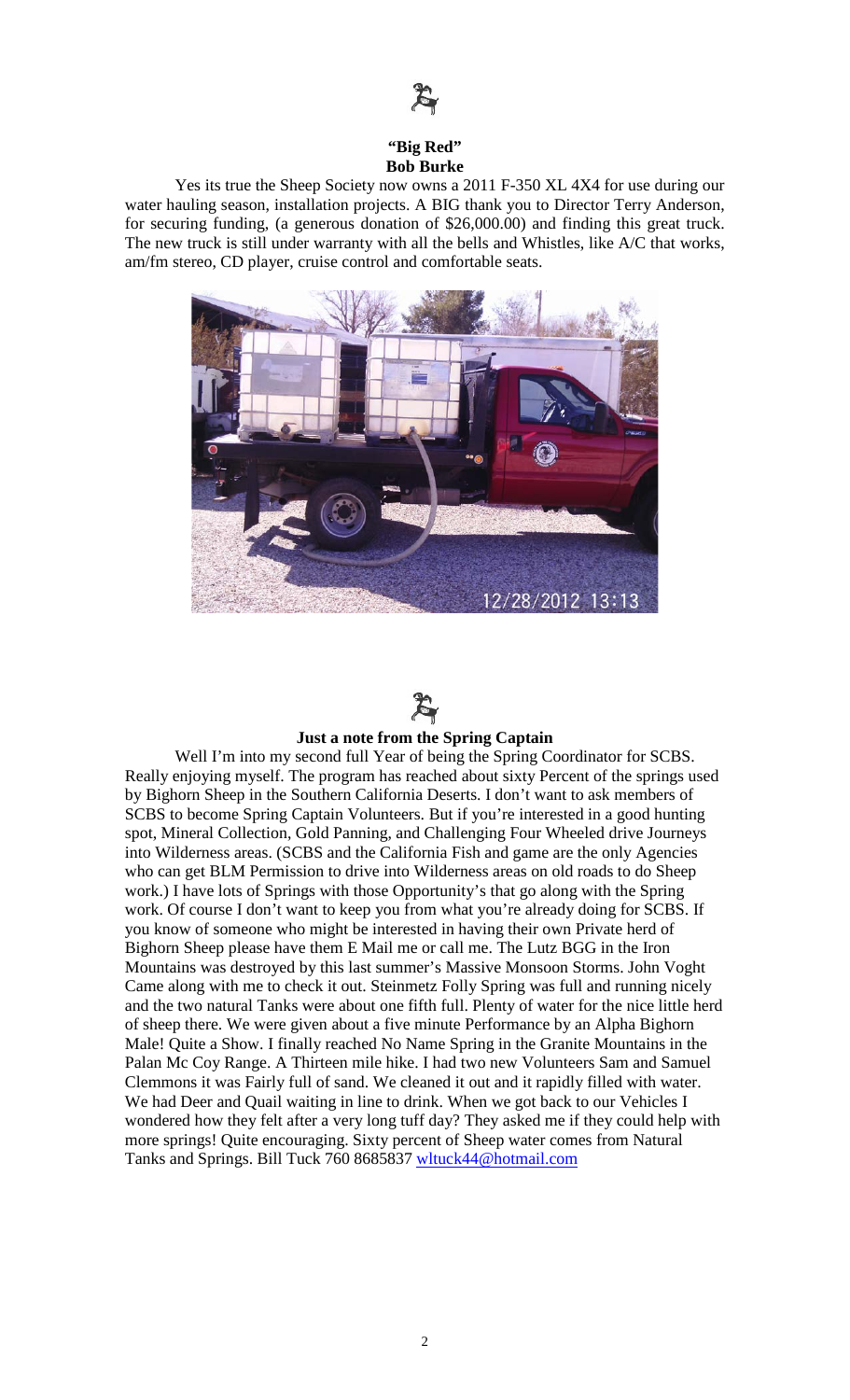

#### **Sawtooth Canyon WWS Installation Bob Burke**

SCBS in conjunction with the Barstow Field Office of the BLM who, understands the importance of the Wildlife Water Sources in the high desert, upgraded the existing small game guzzler water (A-41) with our SCBS Wildlife Water Source inside the Sawtooth Canyon Campground. Now all the critters large and small can have a cool drink of water when passing thru the area.



A big thank you to everyone that helped on this project, there were SCBS folks BLM folks and Quail Forever folks that made this project a huge success. Side note: There were Bighorn Sheep spotted Friday evening and Saturday while we were installing the tank.



The SCBS Board of Directors meets at about 6:00 p.m. on the  $2<sup>nd</sup>$  Tuesday of each month in the conference room at Bass Pro Shops, 7777 Victoria Gardens Lane, Rancho Cucamonga, CA 91730. You are invited to attend any and all board meetings, to bring a friend, to visit, and, hopefully, to participate.

| <b>SCBS 2013 Board of Directors</b> |                     |                       |                     |  |
|-------------------------------------|---------------------|-----------------------|---------------------|--|
| <b>Director</b>                     | <b>Phone Number</b> | <b>Director</b>       | <b>Phone Number</b> |  |
| <b>Robert Burke</b>                 | 760-957-7604        | <b>Jeff Crouse</b>    | 760-680-9819        |  |
| <b>Christian Guntert</b>            | 760-955-2525        | Jennifer Hinojosa     | 760-246-3115        |  |
| John Hybarger                       | 626-962-6285        | Mark LeCompte         | 661-267-6523        |  |
| Norm Lopez                          | 909-887-2279        | <b>Steve Marschke</b> | 310-543-1862        |  |
| <b>Stevan Hart</b>                  | 714-323-4843        | George Sutton         | 714-356-7592        |  |
| Neil Ringlee                        | 760-245-6034        | John Roy              | 626-919-0925        |  |
| Glenn Sudmeier                      | 760-389-2498        | <b>Gary Thomas</b>    | 909-981-5847        |  |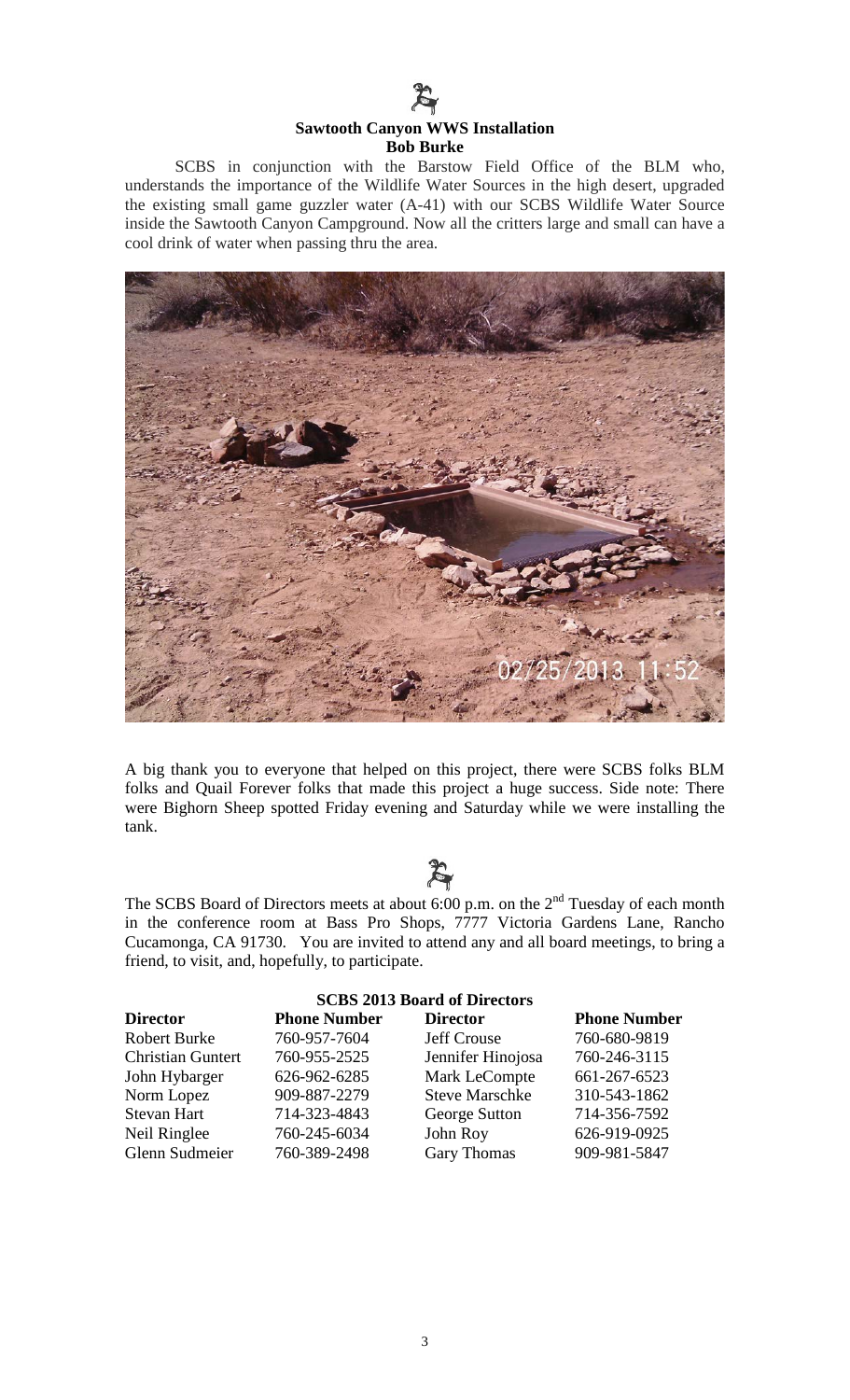



Christian filling up the tank for the sheep that were there watching us during the install



Here are a couple of the photos taken by either George Kerr or Debbie (the first lady of SCBS)

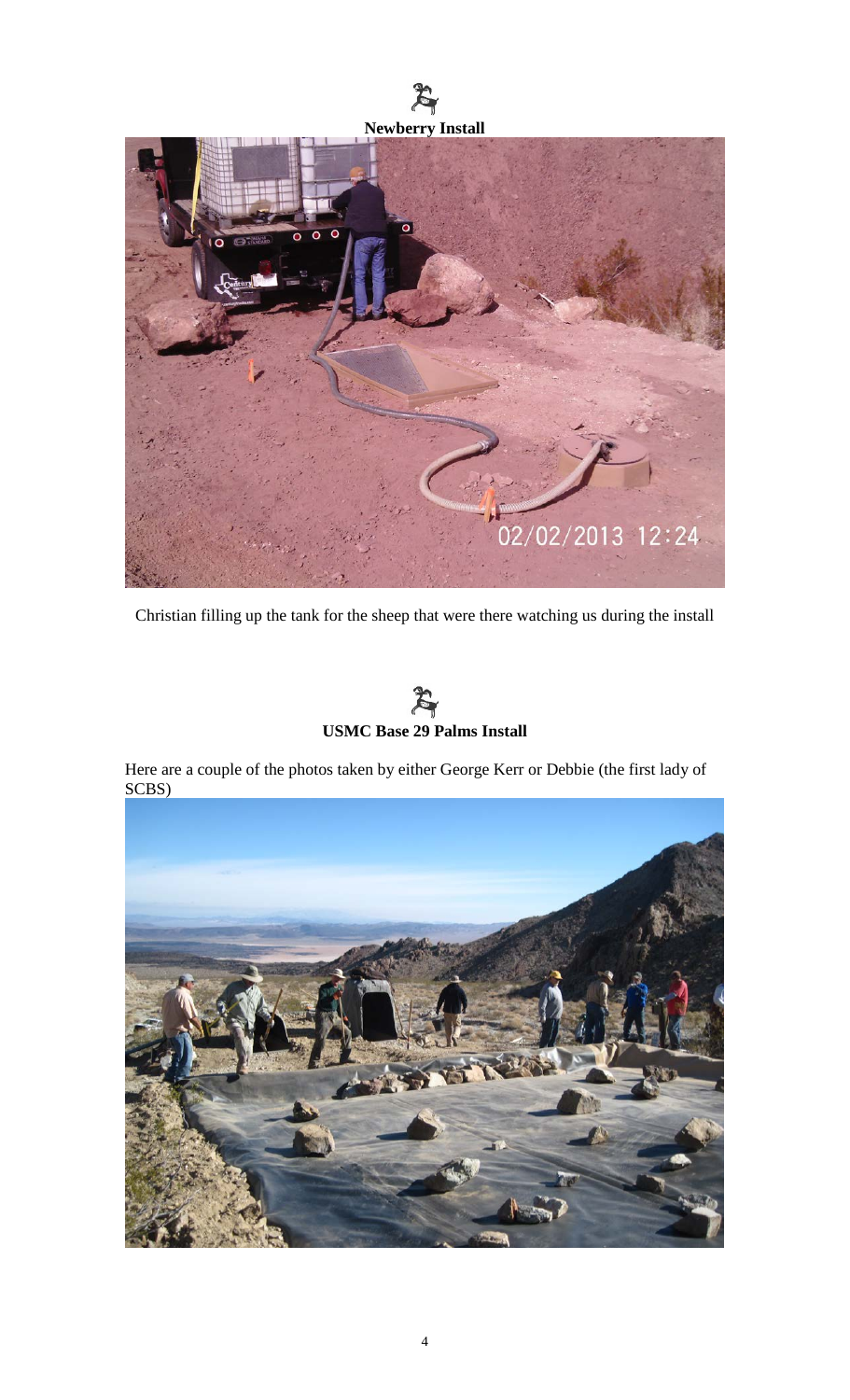# **USMC Base 29 Palms Install**



 $\cancel{\mathcal{E}}$ **Richard's Ramblings - Weaver's Wanderings**

I had a great visit with Dick Weaver last month and he told a story about a Marco Polo Sheep skull found in a cave that was hanging in a sporting goods store in Needles, I will try to summarize the story from the newspaper clipping he sent to me in the nest issue.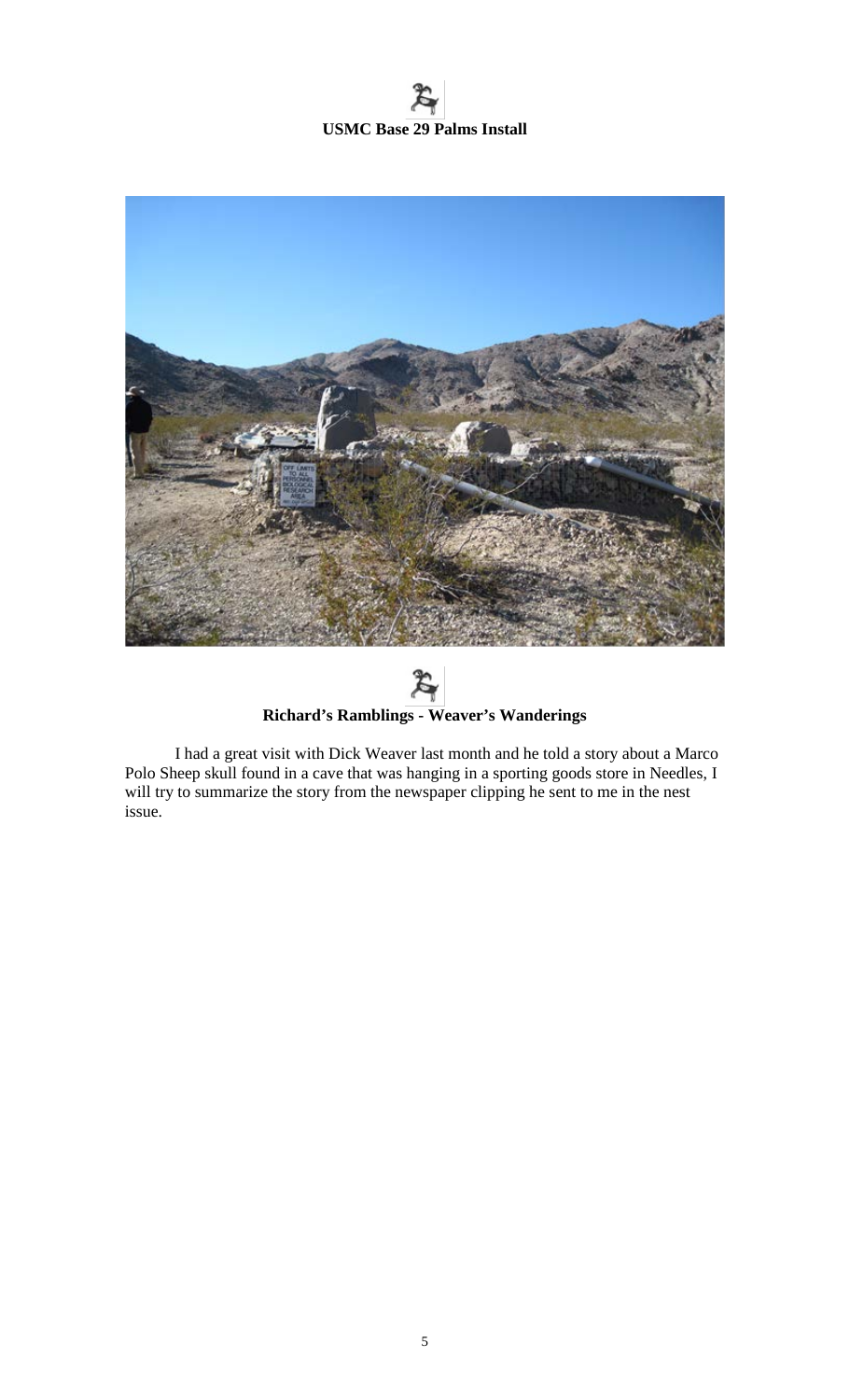### **THE SOCIETY FOR THE CONSERVATION OF BIGHORN SHEEP**

### **A California Non-Profit Organization is looking for:**

Sportsmen and Conservationists who are concerned about our California Desert Bighorn sheep and who are willing to get involved to make a difference. Be a part of history with our program to put bighorn sheep back in their historical ranges. The Society works with the California Department of Fish and Game and the Bureau of Land Management in programs such as: sheep transplanting and propagation; habitat improvement; wildlife census; research and development; and many more. If this sounds exciting and fulfilling to you, then fill out the following application and join the Society for the Conservation of Bighorn

Sheep today! Check our website at: **www.desertbighorn.org** \*\*\*\*\*\*\*\*\*\*\*\*\*\*\*\*\*\*\*\*\*\*\*\*\*\*\*\*\*\*\*\*\*\*\*\*\*\*\*\*\*\*\*\*\*\*\*\*\*\*\*\*\*\*\*\*\*\*\*\*\*\*\*\*\*\*\*\*\*\*\*\*\*\*\*\*\*\*\*\*\*\*\*\*\*\*

#### **APPLICATION FOR MEMBERSHIP SOCIETY FOR THE CONSERVATION OF BIGHORN SHEEP Attn: SCBS Membership Chairman 5801 Calico Cove Court Bakersfield, CA 93306**

| Annual \$35.00/Year New _______ Renewal ______                                                                                          | Make checks payable to: SCBS |  |  |
|-----------------------------------------------------------------------------------------------------------------------------------------|------------------------------|--|--|
| Student (Full Time). \$20.00/Year New ______ Renewal _____                                                                              |                              |  |  |
| <b>Life</b> \$300.00 New ________ ___option:3 Qtrly Pmt of $(\$100.00)$                                                                 |                              |  |  |
| Corporate \$1000.00/Year                                                                                                                |                              |  |  |
| Enclosed is my Tax Deductible check for \$______ which includes my contribution of<br>\$__________ to help you support desert wildlife. |                              |  |  |
| Please send me information on the Society's desert water projects. Yes ___ No ___                                                       |                              |  |  |
|                                                                                                                                         |                              |  |  |
|                                                                                                                                         |                              |  |  |
|                                                                                                                                         |                              |  |  |
| Application Received: Funding Received: ______                                                                                          |                              |  |  |
| Voted In: $\_\_$                                                                                                                        | Member Card Sent:            |  |  |